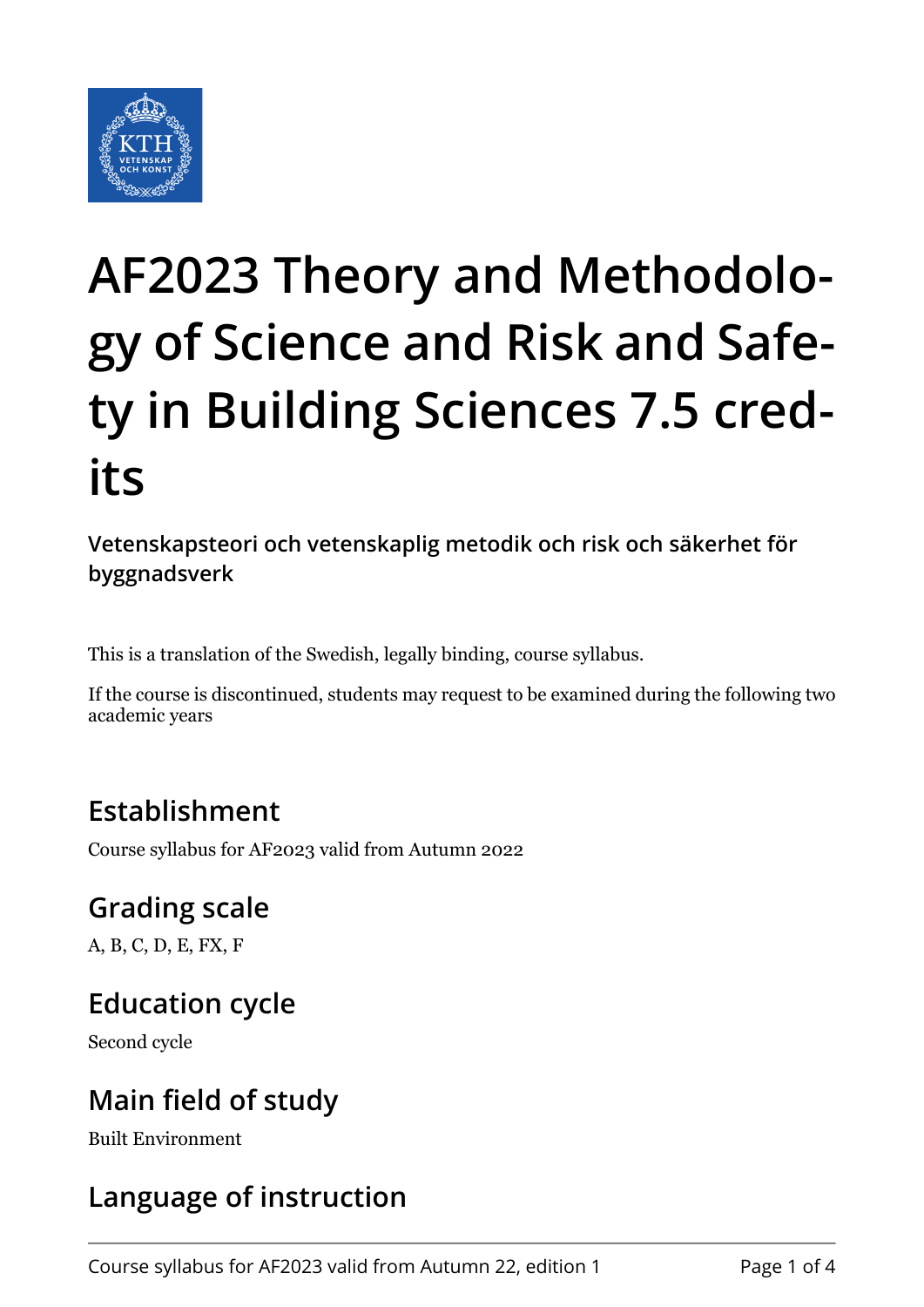The language of instruction is specified in the course offering information in the course catalogue.

# **Intended learning outcomes**

After completing the course, the student must, in theory of science and scientific methodology, both orally and in writing be able to:

Identify definitions and descriptions of concepts, theories and problem areas, and

identify the correct application of these concepts and theories.

Describe concepts, theories and general problem areas, and apply concepts and theories to specific cases.

Critically discuss the definitions and applications of concepts and theories with respect to specific cases of scientific research.

After completing the course, the student must, in risk and safety analysis, be able to:

Analyze risk and safety-related issues for construction works.

Reflect on risk and safety-related issues for the built environment from a gender perspective.

#### **Course contents**

Scientific knowledge Hypothesis testing Causes and correlations Observations and measurements Experiments Models Law and explanations The development of science Research ethics Scientific papers and peer review Safety analysis general, Hashofer/Lind method Special safety analysis methods for geo structures Safety analysis methods for steel and concrete structures Idealisation of structures, Load combination, Methods in standards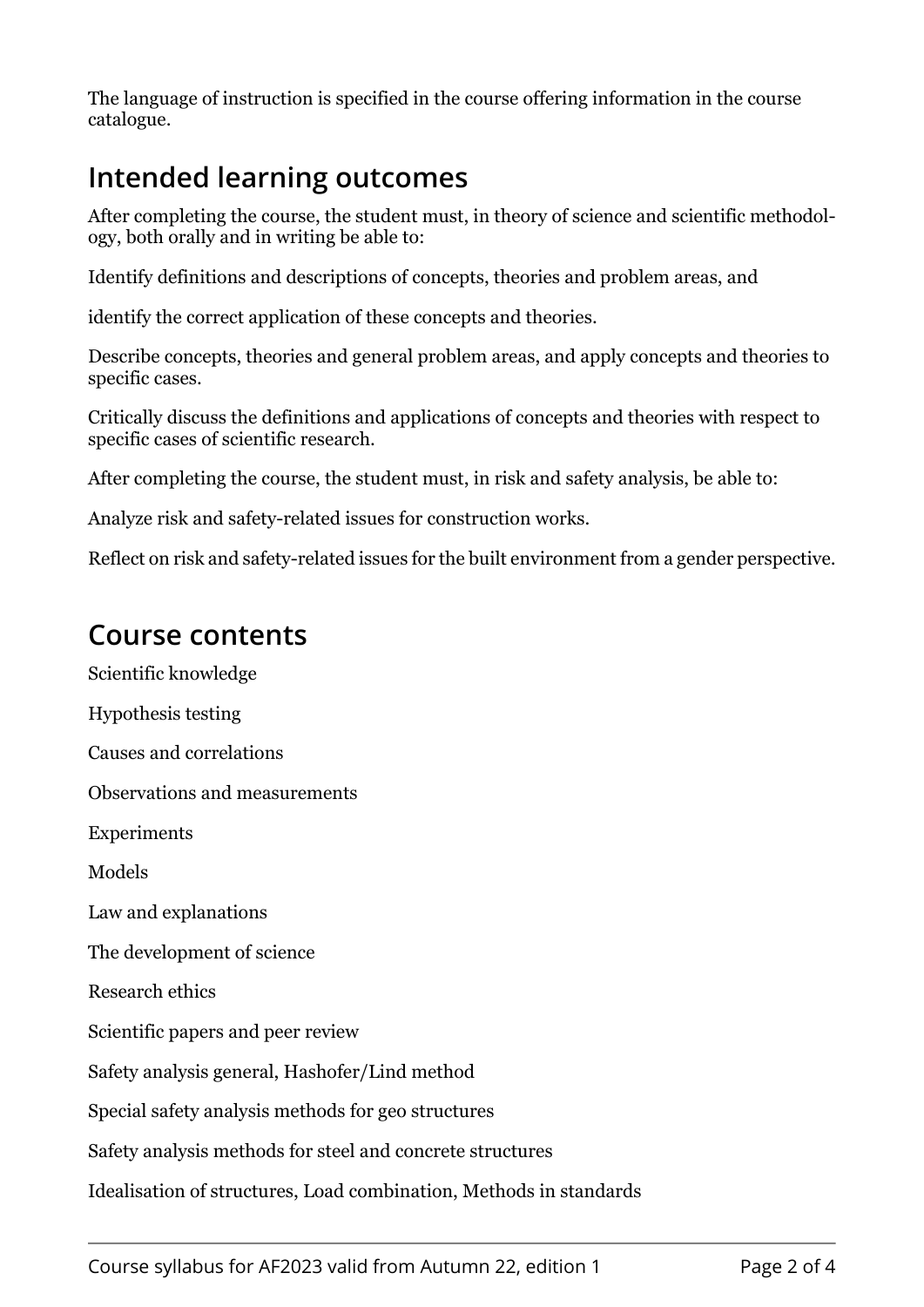# **Specific prerequisites**

Minimum 30 credits of courses at advanced level towards the chosen specialization for degree project within the master's program TCAEM.

Eng B/6 according to the Swedish upper secondary school system.

### **Examination**

- PROA Project, 1.5 credits, grading scale: P, F
- SEMA Seminar, 1.0 credits, grading scale: P, F
- TENA Written exam, 2.5 credits, grading scale: A, B, C, D, E, FX, F
- TENB Written exam, 2.5 credits, grading scale: A, B, C, D, E, FX, F

Based on recommendation from KTH's coordinator for disabilities, the examiner will decide how to adapt an examination for students with documented disability.

The examiner may apply another examination format when re-examining individual students.

# **Other requirements for final grade**

Passed seminar

Passed written exam

Passsed exercises

# **Transitional regulations**

The examination part for risk and safety, including exercise, ÖVN1, corresponds to TENB. The course will continue to include exercises similar to those given previously, but they will now be neither credits nor compulsory. Students course registered before Autumn 2020 can, however, use the exercises to be approved for the previous part ÖVN1.

Students registered for the course before Autumn 20 who have passed the part ÖVN1 may apply for crediting with 2 points on each assignment on the new TENB. These points only apply to grades E and FX. The transitional provisions apply to three academic years beginning with the academic year 2020/21.

# **Ethical approach**

- All members of a group are responsible for the group's work.
- In any assessment, every student shall honestly disclose any help received and sources used.